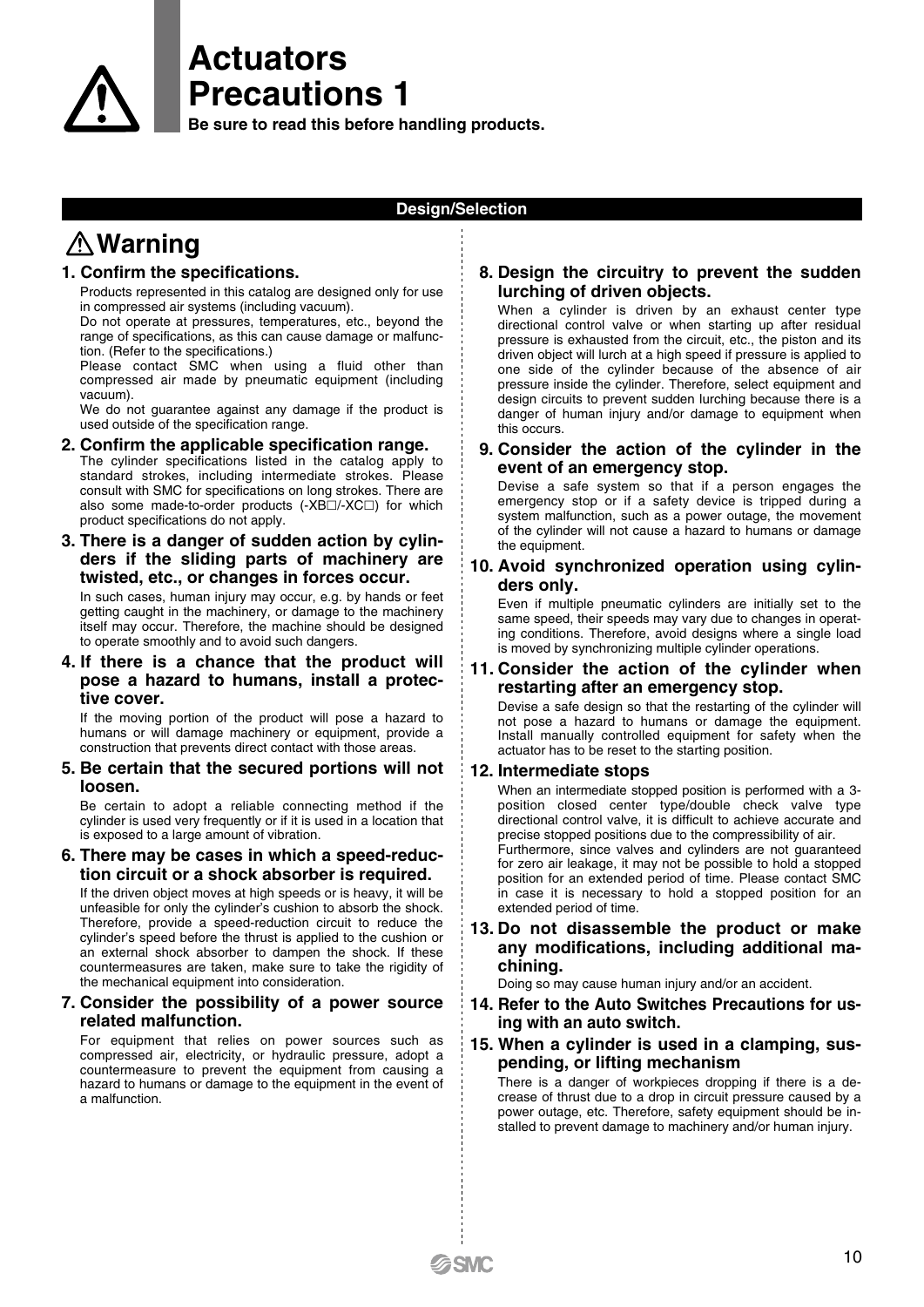# **Actuators Precautions 2**

**Be sure to read this before handling products.**

### **Design/Selection**

## **Caution**

**1. Use the product within the limits of the maximum usable stroke.**

The piston rod will be damaged if operated beyond the maximum stroke. Refer to the Cylinder Model Selection Procedure for the maximum usable stroke.

**2. Operate the cylinder component parts within a range such that collision damage will not occur at the stroke end.**

For applications where a piston with inertial force strikes a cover and stops at the stroke end, follow the cylinder model selection procedure (the front matter), or select while taking into account the allowable kinetic energy indicated in each model's specifications.

- **3. Use a speed controller to adjust the cylinder drive speed, gradually increasing from a low speed to the desired speed setting.**
- **4. Provide intermediate supports for long stroke cylinders.**

Provide intermediate supports for cylinders with long strokes to prevent rod damage due to the sagging of the rod, deflection of the tube, vibration, external loads, etc.

In addition, thoroughly examine the possibility of buckling and establish safety measures, such as constructing a guide outside of the product, etc.

**5. If pressure is applied to the external cylinder parts, there is a possibility that air will get inside the cylinder from the rod seal section. (Example: inside a chamber, etc.)**

### **6. Resumption after a long stop.**

When resuming operation after a long stop, there are cases in which the starting pressure rises or there is a delay in the piston starting time due to adhesion.

Conducting several cycles of running-in operation will solve this problem. Please consider implementing this before resumption.

**7. Short Stroke**

Using a stroke of a length which is smaller than the effective cushion length may result in reduced air cushion performance.

### **Mounting**

# **Warning**

**1. Operation manual**

Install the product and operate it only after reading the operation manual carefully and understanding its contents. Also, keep the manual in a location where it can be referred to as necessary.

- **2. Ensure sufficient space for maintenance activities.** When installing the products, allow access for maintenance and inspection.
- **3. Tighten threads with the proper tightening torque.** When installing the products, follow the listed torque specifications.
- **4. Do not place a magnetic object near the product.** The auto switch is a magnetic sensing type. If a magnetic object is placed close to it, the actuator could operate suddenly, which could pose a hazard to humans or damage the machinery and equipment.
- **5. Do not perform additional machining on the product.** Performing additional machining on the product can result in insufficient strength and cause damage to the product. This can lead to possible human injury or damage to the surrounding equipment.

### **Mounting**

### **Warning**

**6. Do not enlarge the fixed throttle by modifying the pipe connectors.**

If the hole diameter is enlarged, the product's rotation speed will increase, causing the shock force to increase and damage the product. As a result, it could pose a hazard to humans or damage the machinery and equipment.

### **7. Risk to people with pacemakers**

As coming into close proximity with strong magnets may interfere with the function of pacemakers, posing a life-threatening risk to those with pacemakers, they should stay away from products with built-in magnets or take safety measures to block their magnetic force. Failure to heed caution may result in the malfunction of electronic equipment such as pacemakers.

# **Caution**

**1. Be certain to align the rod axis with the load and direction of movement when connecting.** When not properly aligned, the rod and tube may be twisted, and damage may be caused due to wear on certain areas, such as the inner tube surface, bushings, rod surface, or

seals. For off-center loads, we recommend using in combination with a floating joint, etc., for effective deviation absorption. Confirm the allowable eccentricity and rotating angle before selecting

- for use. **2. When an external guide is used, connect the rod end and the load in such a way that there is no interference at any point within the stroke.**
- **3. Do not scratch or gouge the sliding parts of the cylinder tube, piston rod, etc., by striking or grasping them with other objects.**

Cylinder bores are manufactured to precise tolerances, so even a slight deformation may cause a malfunction. Also, scratches, gouges, etc., on the piston rod may lead to damaged seals or cause air leakage.

### **4. Prevent the seizure of rotating parts.**

Prevent the seizure of rotating parts (pins, etc.) by applying grease.

**5. Do not use until you can confirm that equipment can operate properly.**

Confirm correct mounting by performing function and leak tests properly after compressed air and power are connected following mounting or repair.

### **6. Cantilever fastening**

If a cylinder is actuated at a high speed when mounted with one side fastened and one side free (basic type, flange type, direct mount type), the bending moment may act on the cylinder due to vibration at the stroke end, causing damage to the cylinder. In such cases, install a mounting bracket to suppress the vibration of the cylinder body, or reduce piston speed until the cylinder body does not vibrate at the stroke end.

Also, use a mounting bracket when moving the cylinder body or mounting a long stroke cylinder horizontally with one-sided fastening.

# **7. Be very careful when handling the product.**

Depending on the handling method, there is a risk that the corners of the product will injure your hands, fingers, etc.

**SMC**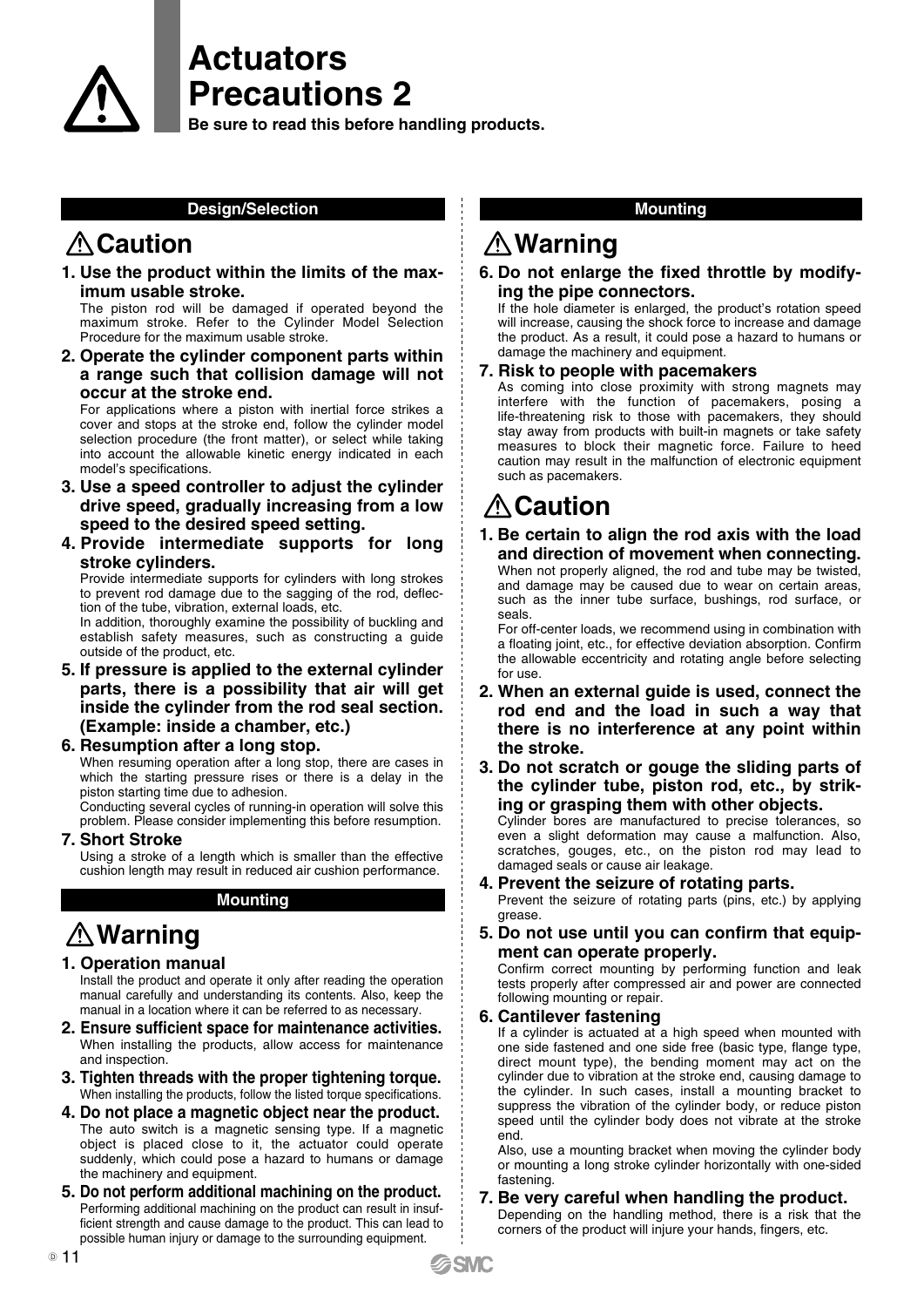**Precautions 3 Be sure to read this before handling products.**

#### **Piping**

**Actuators**

### **Caution**

**1. Refer to the Fittings and Tubing Precautions (pages 52 to 56) for handling One-touch fittings.**

**2. Preparation before piping**

Before piping is connected, it should be thoroughly blown out with air (flushing) or washed to remove chips, cutting oil, and other debris from inside the pipe.

#### **3. Winding of sealant tape**

When screwing piping or fittings into ports, ensure that chips from the pipe threads or sealing material do not enter the piping. Also, if sealant tape is used, leave 1.5 to 2 thread ridges exposed at the end of the threads.



#### **Cushion**

### **Caution**

#### **1. Readjust using the cushion needle.**

Adjust the cushion needle on the cover when the product is put into service, based upon factors such as the size of the load and the operating speed. When the cushion needle is turned clockwise, the restriction becomes smaller and the cushion's effectiveness is increased. Tighten the lock nut securely after adjustment is performed.

**2. Do not operate with the cushion needle in a fully closed condition.**

This could tear the seal.

### **Lubrication**

### **Warning**

### **1. Lubricating lube type cylinders**

Install a lubricator in the circuit, and use class 1 turbine oil (with no additives) ISO VG32. Do not use machine oil or spindle oil. If turbine oil is used, refer to the Safety Data Sheet (SDS) of the oil.

### **2. Lubricating non-lube type cylinders**

These cylinders have been lubricated for life at the factory and can be used without any further lubrication.

However, in the event that it is additionally lubricated, be sure to use class 1 turbine oil (with no additives) ISO VG32. Do not use machine oil or spindle oil.

Stopping lubrication later on may lead to a malfunction because the new lubricant will displace the original lubricant. Therefore, lubrication must be continued once it has been started.

If turbine oil is used, refer to the corresponding Safety Data Sheet (SDS).

### **Air Supply**

## **Warning**

### **1. Type of fluids**

Please consult with SMC when using the product in applications other than compressed air.

### **2. When there is a large amount of drainage**

Compressed air containing a large amount of drainage can cause the malfunction of pneumatic equipment. An air dryer or water separator should be installed upstream from filters.

#### **3. Drain flushing**

If condensation in the drain bowl is not emptied on a regular basis, the bowl will overflow and allow the condensation to enter the compressed air lines. This causes the malfunction of pneumatic equipment.

If the drain bowl is difficult to check and remove, the installation of a drain bowl with an auto drain option is recommended. For compressed air quality, refer to the SMC Best Pneumatics No. 6 catalog.

#### **4. Use clean air.**

Do not use compressed air that contains chemicals, synthetic oils that include organic solvents, salt, corrosive gases, etc., as it can cause damage or malfunction.

## **A** Caution

- **1. When extremely dry air is used as the fluid, degradation of the lubrication properties inside the equipment may occur, resulting in reduced reliability (or reduced service life) of the equipment. Please consult with SMC.**
- **2. Install an air filter.**

Install an air filter upstream near the valve. Select an air filter with a filtration size of 5 um or smaller.

**3. Take measures to ensure air quality, such as by installing an aftercooler, air dryer, or water separator.**

Compressed air that contains a large amount of drainage can cause the malfunction of pneumatic equipment, such as valves. Therefore, take appropriate measures to ensure air quality, such as by providing an aftercooler, air dryer, or water separator.

### **4. Ensure that the fluid and ambient temperatures are within the specified range.**

If the fluid temperature is  $5^{\circ}$ C or less, the moisture in the circuit could freeze, causing damage to the seals or equipment malfunction. Therefore, take appropriate measures to prevent freezing.

For compressed air quality, refer to the SMC Best Pneumatics No. 6 catalog.

#### **5. Precautionary measures against condensation**

Moisture condensation can occur inside pneumatic systems due to a drop in temperatures caused by the piping or operating conditions. This can degrade or wash away grease, resulting in a shortened service life or a malfunction.

For details, refer to the catalog "Precautionary measures against condensation in a pneumatic system" (CAT.P-E01-11).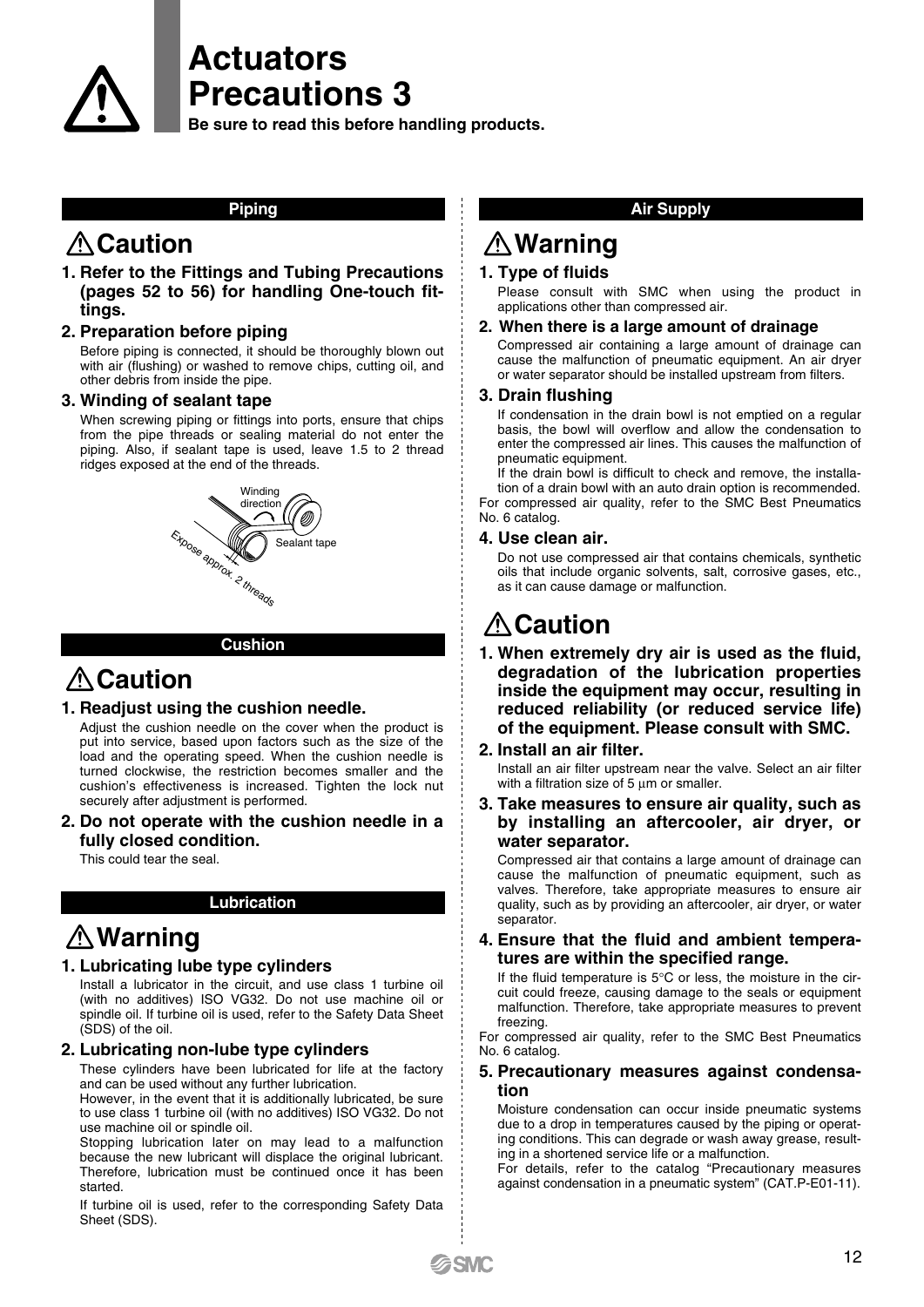

## **Actuators Precautions 4**

**Be sure to read this before handling products.**

### **Operating Environment**

## **Warning**

- **1. Do not use in an atmosphere containing corrosive gases, chemicals, sea water, water, or water vapor as the generation of rust, corrosion, etc., may occur as a result. Direct contact with the above must also be avoided.**
	- About plated carbon steel machining
	- The long machined parts (end threads of piston rods, double-sided chamfer portions, tie rod threads, etc.) are not plated. Consider a made-to-order product (-XC6/-XC7) if the product is to be used in an environment where the generation of rust or corrosion will be a problem.
	- Refer to each construction drawing for information on the materials of each actuator type.
- **2. Do not expose the product to direct sunlight for an extended period of time.**
- **3. Do not use in a place subject to heavy vibration and/or shock.**
- **4. Do not mount the product in locations where it is exposed to radiant heat.**
- **5. Do not use in dusty locations or where water, oil, etc., splash on the equipment.** Use the heavy duty scraper type (-XC4) in situations where there is a lot of dust. Use a water-resistant cylinder when there is splashing or spraying of a liquid.
- **6. When using auto switches, do not operate in an environment with strong magnetic fields.**
- **7. If a shock absorber is attached to an actuator, read the Specific Product Precautions for the shock absorber.**
- **8. A decrease in the base oil of grease may be accelerated by the properties of the compressed air used in pneumatic equipment, the external environment, operating conditions, etc., and the resulting drop in lubricating performance may have an effect on the equipment's service life.**

# *A* Caution

**1. Internal lubricant or the base oil of grease may seep out of the cylinder depending on the operating conditions (an ambient temperature of 40**°**C or more, pressure retention, low-frequency actuation, etc.). Take great care when a clean environment is required.**

### **Maintenance**

### **Warning**

### **1. Perform maintenance and inspection according to the procedures indicated in the operation manual.**

If handled improperly, human injury and/or malfunction or damage of machinery and equipment may occur.

### **2. Maintenance work**

If handled improperly, compressed air can be dangerous. Assembly, handling, repair, and element replacement of pneumatic systems should be performed by a knowledgeable and experienced person.

### **3. Drain flushing**

Remove drainage from air filters regularly.

### **4. Removal of equipment, and supply/exhaust of compressed air**

Before components are removed, first confirm that measures are in place to prevent workpieces from dropping, run-away equipment, etc. Then, cut off the supply pressure and electric power, and exhaust all compressed air from the system using the residual pressure release function.

When machinery is restarted, proceed with caution after confirming that appropriate measures are in place to prevent sudden movement.